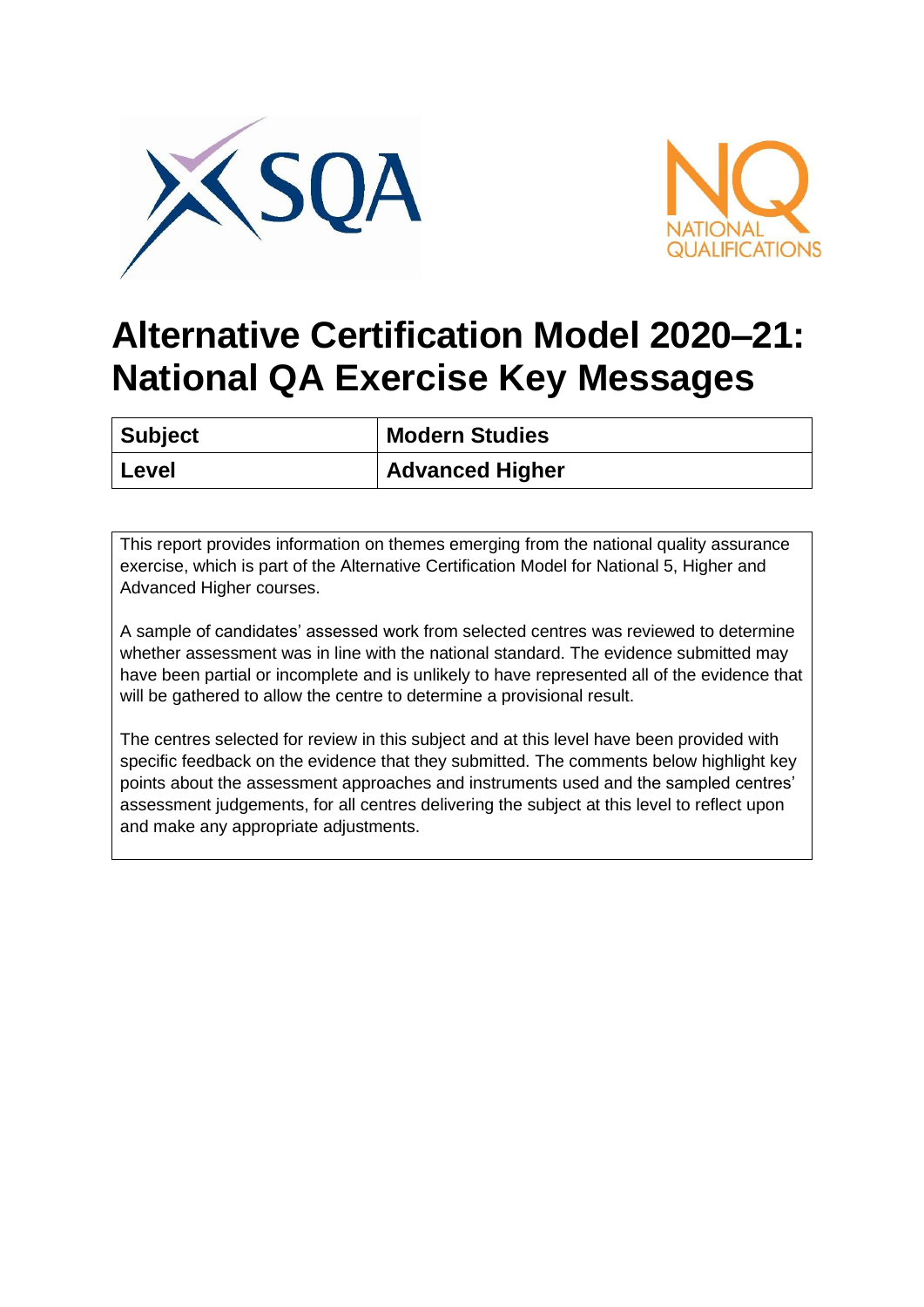## **Section 1: Comments on approach to assessment**

Most centres submitted partial evidence relating to the question paper component, although a small number of centres also submitted project dissertations or a combination of both. The assessment instruments submitted for the question paper component were mainly derived from the SQA 2021 assessment resource. However, a few centres devised their own assessments using a range of SQA past papers. All assessments submitted for the question paper component were in line with national standards, had appropriate course coverage and a sufficient level of demand.